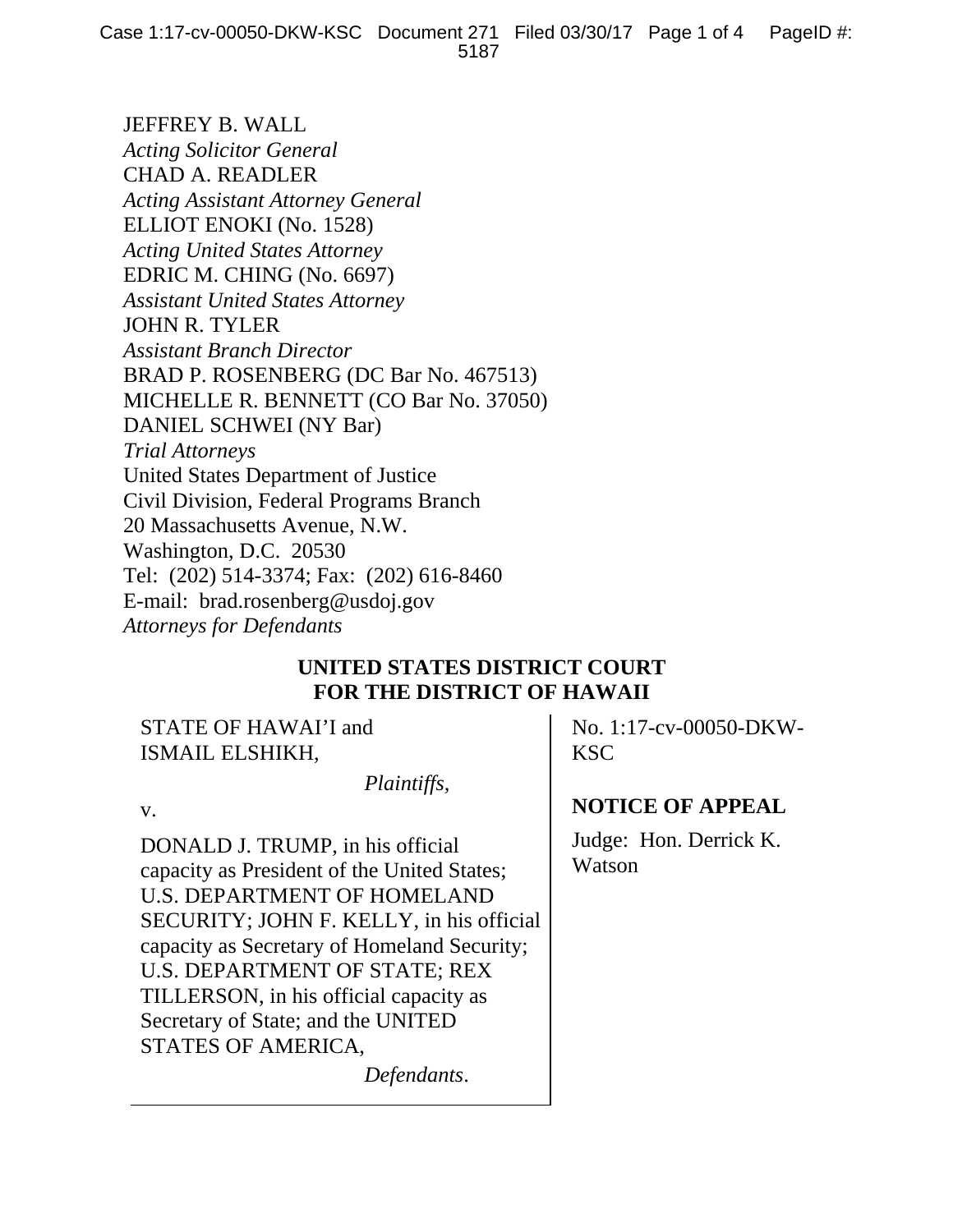## **NOTICE OF APPEAL**

 PLEASE TAKE NOTICE that all Defendants in the above-named case hereby appeal to the United States Court of Appeals for the Ninth Circuit from this Court's March 29, 2017 Order Granting Motion to Convert Temporary Restraining Order to a Preliminary Injunction (ECF No. 270), as well as all prior orders and decisions that merge into that Order, including this Court's March 15, 2017 Order Granting Motion for Temporary Restraining Order (ECF No. 219).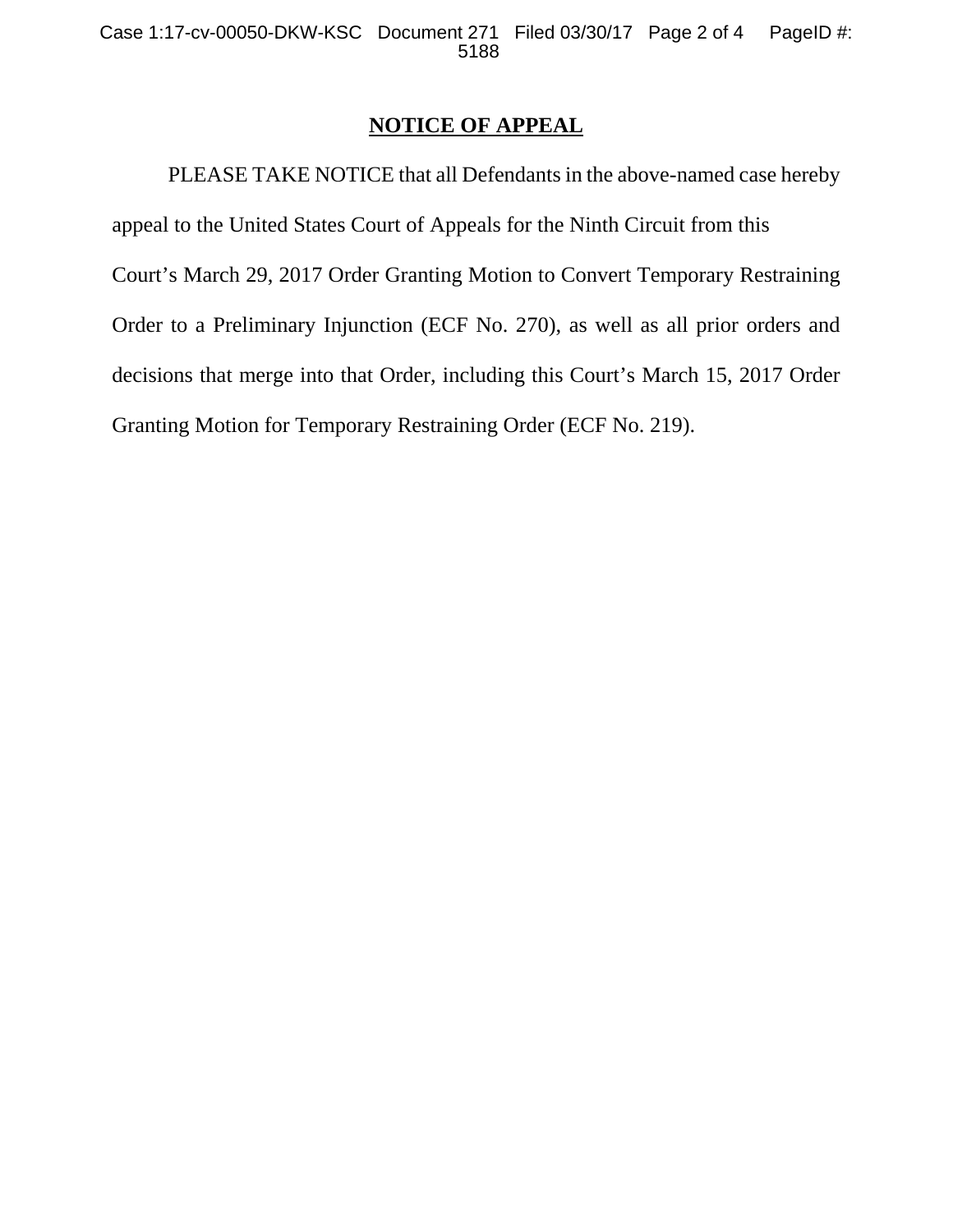Dated: March 30, 2017 Respectfully submitted,

 JEFFREY B. WALL *Acting Solicitor General* 

 CHAD A. READLER *Acting Assistant Attorney General* 

 ELLIOT ENOKI (No. 1528) *Acting United States Attorney*  EDRIC M. CHING (No. 6697) *Assistant United States Attorney* 

JOHN R. TYLER *Assistant Director, Federal Programs Branch* 

*/s/ Brad P. Rosenberg*  BRAD P. ROSENBERG (DC Bar. No. 467513) MICHELLE R. BENNETT (CO Bar. No. 37050) DANIEL SCHWEI (NY Bar) *Trial Attorneys*  U.S. Department of Justice Civil Division, Federal Programs Branch 20 Massachusetts Avenue, N.W. Washington, D.C. 20530 Tel: (202) 514-3374 Fax: (202) 616-8460 E-mail: brad.rosenberg@usdoj.gov

 *Attorneys for Defendants*